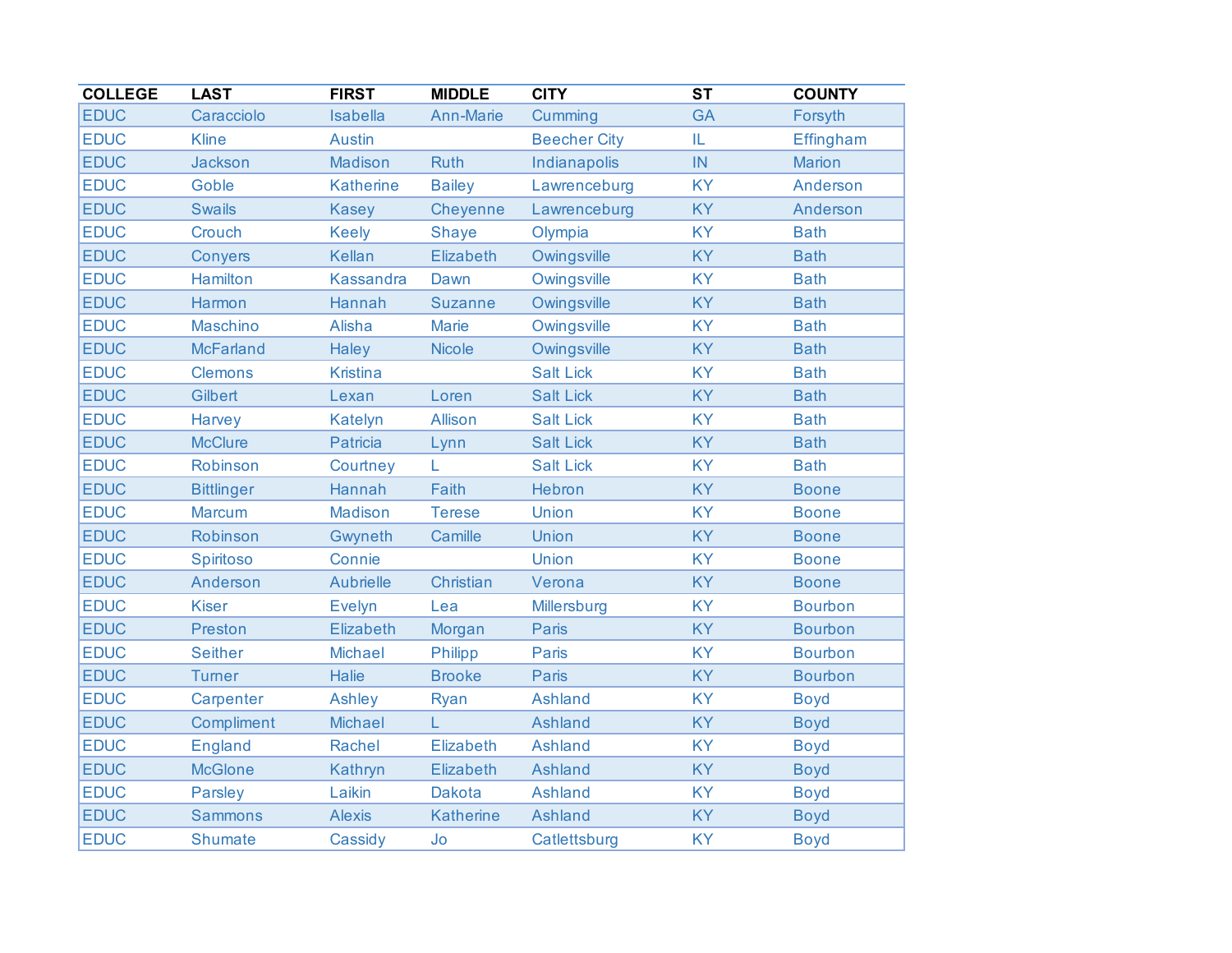| <b>EDUC</b> | Young           | Alexandra       | <b>Reid</b>      | Catlettsburg            | <b>KY</b> | <b>Boyd</b>      |
|-------------|-----------------|-----------------|------------------|-------------------------|-----------|------------------|
| <b>EDUC</b> | <b>Riffe</b>    | <b>Brittany</b> | <b>Elizabeth</b> | <b>Rush</b>             | <b>KY</b> | <b>Boyd</b>      |
| <b>EDUC</b> | <b>Satterly</b> | Cheyanna        | <b>Nicole</b>    | <b>Danville</b>         | KY        | <b>Boyle</b>     |
| <b>EDUC</b> | <b>Halsey</b>   | <b>Alexis</b>   | <b>Brooke</b>    | <b>Jackson</b>          | <b>KY</b> | <b>Breathitt</b> |
| <b>EDUC</b> | <b>Rose</b>     | Viola           | <b>Nicole</b>    | Jackson                 | <b>KY</b> | <b>Breathitt</b> |
| <b>EDUC</b> | <b>Rippy</b>    | <b>Miranda</b>  | L                | <b>Mount Washington</b> | <b>KY</b> | <b>Bullitt</b>   |
| <b>EDUC</b> | Chamberlin      | <b>Shelby</b>   | Alexander        | Alexandria              | <b>KY</b> | Campbell         |
| <b>EDUC</b> | Waymeyer        | Anne            | <b>Michelle</b>  | Alexandria              | <b>KY</b> | Campbell         |
| <b>EDUC</b> | <b>Hickman</b>  | Erica           | <b>Marie</b>     | California              | <b>KY</b> | Campbell         |
| <b>EDUC</b> | <b>Russell</b>  | Jillian         | N                | Wilder                  | <b>KY</b> | Campbell         |
| <b>EDUC</b> | Handley         | <b>Cassie</b>   | <b>Marie</b>     | Arlington               | <b>KY</b> | Carlisle         |
| <b>EDUC</b> | <b>Perkins</b>  | <b>Nikea</b>    | <b>Brianne</b>   | Grayson                 | <b>KY</b> | Carter           |
| <b>EDUC</b> | <b>Staton</b>   | Kaitleigh       | Rhaneen          | Grayson                 | <b>KY</b> | Carter           |
| <b>EDUC</b> | <b>Adkins</b>   | <b>Noah</b>     | <b>Matthew</b>   | <b>Olive Hill</b>       | <b>KY</b> | Carter           |
| <b>EDUC</b> | <b>Adkins</b>   | Peyton          | Dean             | <b>Olive Hill</b>       | KY        | Carter           |
| <b>EDUC</b> | <b>Flannery</b> | Andraya         | <b>Kayleen</b>   | <b>Olive Hill</b>       | <b>KY</b> | Carter           |
| <b>EDUC</b> | Gilbert         | Larissa         | <b>Renee</b>     | <b>Olive Hill</b>       | <b>KY</b> | Carter           |
| <b>EDUC</b> | Little          | Megan           | Camille          | <b>Olive Hill</b>       | <b>KY</b> | Carter           |
| <b>EDUC</b> | <b>McGlone</b>  | Morgan          | $\mathsf{R}$     | <b>Olive Hill</b>       | KY        | Carter           |
| <b>EDUC</b> | <b>Newton</b>   | <b>Mattie</b>   | <b>Francis</b>   | <b>Olive Hill</b>       | <b>KY</b> | Carter           |
| <b>EDUC</b> | Perry           | <b>Destiny</b>  | Jenea-Faith      | <b>Olive Hill</b>       | <b>KY</b> | Carter           |
| <b>EDUC</b> | <b>Stone</b>    | Layken          | <b>Kennedy</b>   | <b>Olive Hill</b>       | <b>KY</b> | Carter           |
| <b>EDUC</b> | Armstrong       | <b>Summer</b>   | Grace            | <b>Hopkinsville</b>     | <b>KY</b> | Christian        |
| <b>EDUC</b> | <b>Tucker</b>   | <b>Bradley</b>  | <b>David</b>     | Hopkinsville            | <b>KY</b> | Christian        |
| <b>EDUC</b> | Gibson          | Maekayla        | Faith            | Winchester              | <b>KY</b> | <b>Clark</b>     |
| <b>EDUC</b> | <b>Mahanes</b>  | Mary-Claire     | Spencer          | Winchester              | <b>KY</b> | <b>Clark</b>     |
| <b>EDUC</b> | <b>Myre</b>     | Lauren          | <b>Nicole</b>    | Winchester              | <b>KY</b> | <b>Clark</b>     |
| <b>EDUC</b> | <b>Stokley</b>  | Grace           | Anne             | Winchester              | <b>KY</b> | <b>Clark</b>     |
| <b>EDUC</b> | Vallejo         | Jordan          | <b>Keith</b>     | Winchester              | <b>KY</b> | <b>Clark</b>     |
| <b>EDUC</b> | Fraley          | Mary            | <b>Kaitlin</b>   | <b>Sandy Hook</b>       | <b>KY</b> | <b>Elliott</b>   |
| <b>EDUC</b> | Gollihue        | <b>Brianna</b>  | Shay             | <b>Sandy Hook</b>       | <b>KY</b> | <b>Elliott</b>   |
| <b>EDUC</b> | Day             | Hannah          | Grace            | Lexington               | <b>KY</b> | <b>Fayette</b>   |
| <b>EDUC</b> | Haag            | Abigail         | Mary             | Lexington               | <b>KY</b> | <b>Fayette</b>   |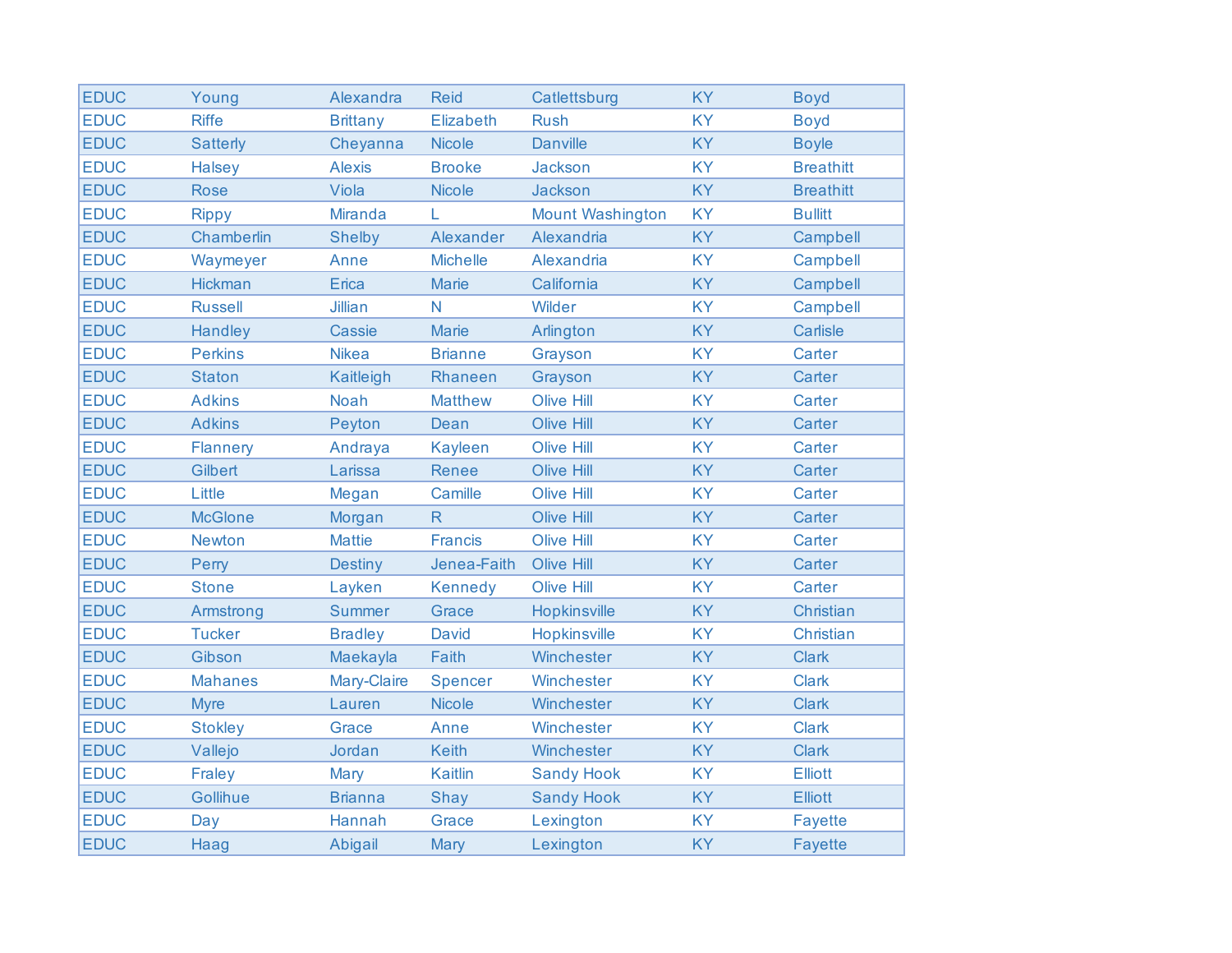| <b>EDUC</b> | Lamb             | <b>Hunter</b>    |                  | Lexington          | <b>KY</b> | <b>Fayette</b> |
|-------------|------------------|------------------|------------------|--------------------|-----------|----------------|
| <b>EDUC</b> | Lowe             | <b>Emilee</b>    |                  | Lexington          | <b>KY</b> | <b>Fayette</b> |
| <b>EDUC</b> | <b>Highfield</b> | Amanda           | Lachelle         | Flemingsburg       | <b>KY</b> | Fleming        |
| <b>EDUC</b> | <b>King</b>      | Jessica          | Ann              | Flemingsburg       | KY        | Fleming        |
| <b>EDUC</b> | Holbrook         | Cassidy          | Lynn             | <b>Auxier</b>      | <b>KY</b> | Floyd          |
| <b>EDUC</b> | Ward             | Savannah         | <b>Renee</b>     | <b>Auxier</b>      | <b>KY</b> | Floyd          |
| <b>EDUC</b> | <b>Kilgore</b>   | <b>Stephanie</b> |                  | <b>Betsy Layne</b> | <b>KY</b> | Floyd          |
| <b>EDUC</b> | Howard           | <b>Jennifer</b>  | L.               | Dana               | <b>KY</b> | Floyd          |
| <b>EDUC</b> | <b>Morrison</b>  | Zoie             | Reagan           | Harold             | <b>KY</b> | Floyd          |
| <b>EDUC</b> | Rodebaugh        | <b>Kaleb</b>     | <b>Dwayne</b>    | Prestonsburg       | <b>KY</b> | Floyd          |
| <b>EDUC</b> | Alexander        | Savannah         | <b>Marie</b>     | Frankfort          | <b>KY</b> | Franklin       |
| <b>EDUC</b> | Woodyard         | Courtney         | <b>Dianne</b>    | Frankfort          | <b>KY</b> | Franklin       |
| <b>EDUC</b> | <b>Pitts</b>     | Caroline         | <b>Nicole</b>    | Lancaster          | <b>KY</b> | Garrard        |
| <b>EDUC</b> | <b>Fields</b>    | <b>Alexis</b>    | <b>Marie</b>     | Dry Ridge          | <b>KY</b> | Grant          |
| <b>EDUC</b> | Simpson          | Emily            | Grace            | Williamstown       | <b>KY</b> | Grant          |
| <b>EDUC</b> | May              | <b>Heather</b>   | <b>Nicole</b>    | <b>Argillite</b>   | <b>KY</b> | Greenup        |
| <b>EDUC</b> | Callahan         | Shannon          | Ariel            | <b>Flatwoods</b>   | <b>KY</b> | Greenup        |
| <b>EDUC</b> | Maynard          | <b>Alexis</b>    | <b>Brooke</b>    | <b>Flatwoods</b>   | <b>KY</b> | Greenup        |
| <b>EDUC</b> | <b>Miller</b>    | <b>Annalee</b>   | June             | <b>Flatwoods</b>   | <b>KY</b> | Greenup        |
| <b>EDUC</b> | Stephenson       | <b>Stefany</b>   | <b>Kaye</b>      | <b>Flatwoods</b>   | <b>KY</b> | Greenup        |
| <b>EDUC</b> | Carpenter        | Camille          | <b>Gabrielle</b> | Greenup            | <b>KY</b> | Greenup        |
| <b>EDUC</b> | Johnson          | <b>Kevin</b>     | G                | Greenup            | KY        | Greenup        |
| <b>EDUC</b> | <b>Massie</b>    | <b>Shelby</b>    | <b>Christine</b> | <b>Russell</b>     | <b>KY</b> | Greenup        |
| <b>EDUC</b> | Cochran          | Kyle             | Jared            | Wurtland           | <b>KY</b> | Greenup        |
| <b>EDUC</b> | Wilson           | Lauren           | <b>Danielle</b>  | Elizabethtown      | <b>KY</b> | <b>Hardin</b>  |
| <b>EDUC</b> | White            | <b>Darian</b>    | <b>Taylor</b>    | Sonora             | <b>KY</b> | <b>Hardin</b>  |
| <b>EDUC</b> | Cavanaugh        | <b>Matthew</b>   | <b>Dalton</b>    | Louisville         | <b>KY</b> | Jefferson      |
| <b>EDUC</b> | Chappell         | <b>Shelbey</b>   | Lynn             | Louisville         | <b>KY</b> | Jefferson      |
| <b>EDUC</b> | Fallon           | Hanna            | <b>Marie</b>     | Louisville         | <b>KY</b> | Jefferson      |
| <b>EDUC</b> | Hodge            | Julia            | Ann              | Louisville         | <b>KY</b> | Jefferson      |
| <b>EDUC</b> | Jessie           | Christina        | M                | Louisville         | <b>KY</b> | Jefferson      |
| <b>EDUC</b> | <b>Rogers</b>    | Jared            | K                | Louisville         | <b>KY</b> | Jefferson      |
| <b>EDUC</b> | <b>Shearer</b>   | <b>Alyssa</b>    | <b>Brooke</b>    | Louisville         | <b>KY</b> | Jefferson      |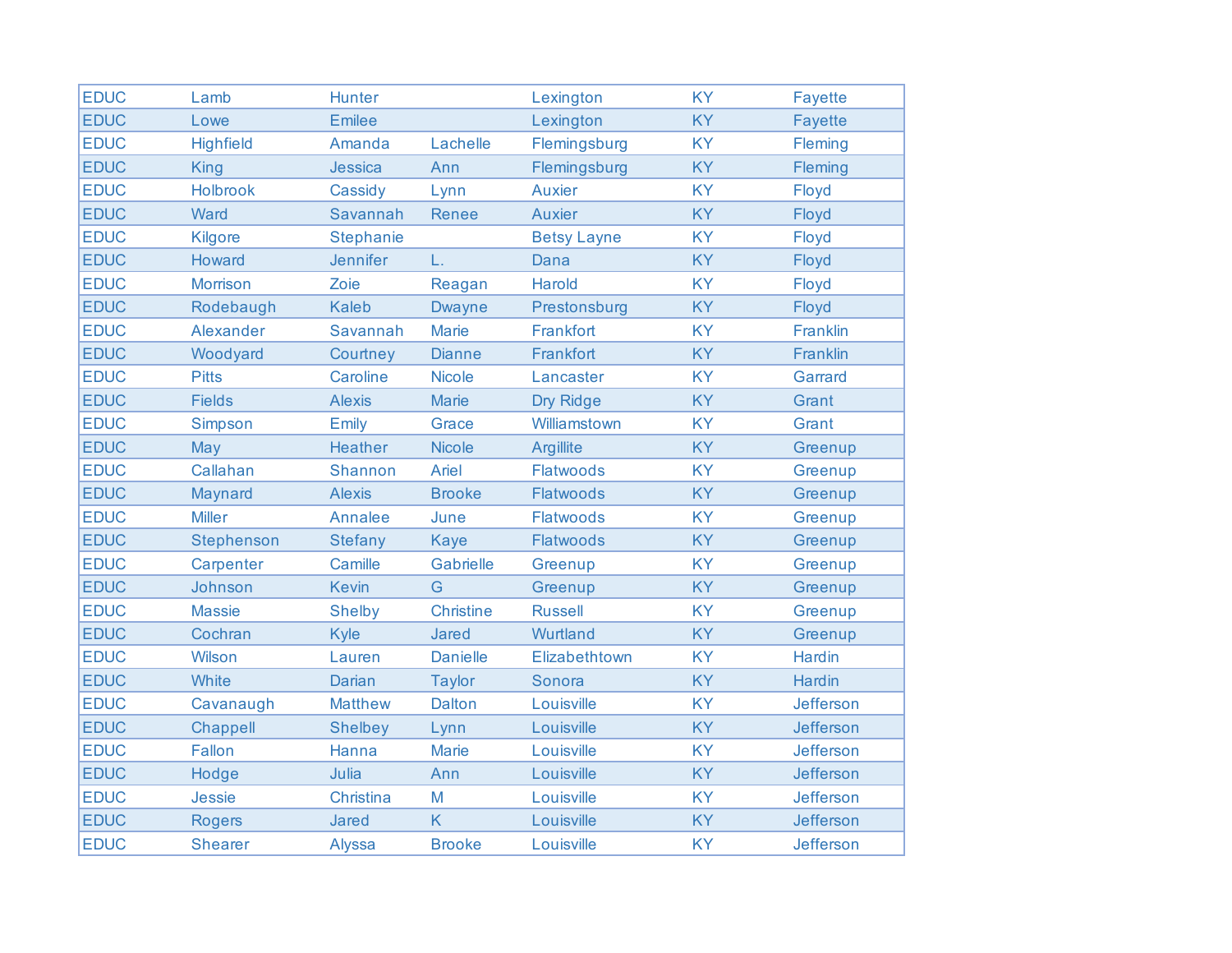| <b>EDUC</b> | <b>Terrell</b>   | Julia            | Ann                 | Louisville            | <b>KY</b> | Jefferson        |
|-------------|------------------|------------------|---------------------|-----------------------|-----------|------------------|
| <b>EDUC</b> | <b>Underwood</b> | <b>Sydney</b>    | <b>Brook</b>        | Louisville            | <b>KY</b> | <b>Jefferson</b> |
| <b>EDUC</b> | <b>Bugg</b>      | Kaitlyn          | <b>Emily</b>        | Nicholasville         | KY        | Jessamine        |
| <b>EDUC</b> | Lowry            | Alexandria       | Dawn                | Nicholasville         | <b>KY</b> | Jessamine        |
| <b>EDUC</b> | <b>Ousley</b>    | Gary             | <b>Austin</b>       | Flatgap               | <b>KY</b> | Johnson          |
| <b>EDUC</b> | Gamble           | <b>Darren</b>    | <b>Blake</b>        | <b>Oil Springs</b>    | <b>KY</b> | Johnson          |
| <b>EDUC</b> | <b>Castle</b>    | Erin             | Elizabeth           | <b>Paintsville</b>    | <b>KY</b> | Johnson          |
| <b>EDUC</b> | <b>Hazlette</b>  | <b>Phillip</b>   | A                   | <b>Paintsville</b>    | <b>KY</b> | Johnson          |
| <b>EDUC</b> | Hopson           | <b>Brooke</b>    | <b>Michelle</b>     | <b>Paintsville</b>    | <b>KY</b> | Johnson          |
| <b>EDUC</b> | Lukins           | <b>Molly</b>     | <b>Katherine</b>    | <b>Paintsville</b>    | <b>KY</b> | Johnson          |
| <b>EDUC</b> | <b>Pierce</b>    | <b>Micailyn</b>  | <b>Rochelle</b>     | <b>Paintsville</b>    | <b>KY</b> | Johnson          |
| <b>EDUC</b> | Stambaugh        | Anna             | <b>Michelle</b>     | <b>Paintsville</b>    | <b>KY</b> | Johnson          |
| <b>EDUC</b> | <b>Blair</b>     | <b>Braxton</b>   | <b>Trevor</b>       | <b>Staffordsville</b> | <b>KY</b> | Johnson          |
| <b>EDUC</b> | <b>Daniel</b>    | <b>Kealy</b>     | <b>Richelle</b>     | <b>Staffordsville</b> | <b>KY</b> | Johnson          |
| <b>EDUC</b> | <b>Burchett</b>  | Haley            | <b>Brooke</b>       | Wittensville          | <b>KY</b> | Johnson          |
| <b>EDUC</b> | <b>Cook</b>      | <b>Dorian</b>    | Rae                 | Edgewood              | <b>KY</b> | Kenton           |
| <b>EDUC</b> | Clarkson         | Christina        | <b>Marie Dillon</b> | Independence          | <b>KY</b> | Kenton           |
| <b>EDUC</b> | <b>Hess</b>      | <b>Ashley</b>    | L                   | Independence          | <b>KY</b> | Kenton           |
| <b>EDUC</b> | Hall             | Jodi             | Auburn              | Raven                 | <b>KY</b> | <b>Knott</b>     |
| <b>EDUC</b> | Carnes           | <b>Trisha</b>    | <b>Nicole</b>       | Gray                  | <b>KY</b> | <b>Knox</b>      |
| <b>EDUC</b> | Cornette         | Adam             | Lindsey             | Louisa                | <b>KY</b> | Lawrence         |
| <b>EDUC</b> | <b>Marcum</b>    | Allyson          | <b>Brooke</b>       | Louisa                | <b>KY</b> | Lawrence         |
| <b>EDUC</b> | <b>Skeens</b>    | <b>Shelby</b>    | Ann                 | Louisa                | <b>KY</b> | Lawrence         |
| <b>EDUC</b> | <b>Daniels</b>   | <b>Mykayla</b>   | Rayechelle          | Lowmansville          | <b>KY</b> | Lawrence         |
| <b>EDUC</b> | Frye             | Laura            | Elizabeth           | <b>Beattyville</b>    | <b>KY</b> | Lee              |
| <b>EDUC</b> | Lumpkins         | <b>Ashlynn</b>   | Hope                | <b>Beattyville</b>    | <b>KY</b> | Lee              |
| <b>EDUC</b> | Cornett          | <b>Kelly</b>     | $\vee$              | <b>Ermine</b>         | <b>KY</b> | Letcher          |
| <b>EDUC</b> | <b>Gowins</b>    | Haley            | <b>Nicole</b>       | <b>Stanford</b>       | <b>KY</b> | Lincoln          |
| <b>EDUC</b> | <b>Seals</b>     | <b>Elizabeth</b> |                     | <b>Berea</b>          | <b>KY</b> | <b>Madison</b>   |
| <b>EDUC</b> | <b>Von Mann</b>  | Laura            |                     | Richmond              | <b>KY</b> | <b>Madison</b>   |
| <b>EDUC</b> | <b>Reynolds</b>  | Morgan           | Faith               | <b>Waco</b>           | <b>KY</b> | Madison          |
| <b>EDUC</b> | Carpenter        | <b>Brooklyn</b>  | <b>Nicole</b>       | Salyersville          | <b>KY</b> | Magoffin         |
| <b>EDUC</b> | Hale             | Jesse            | L                   | <b>Salyersville</b>   | <b>KY</b> | Magoffin         |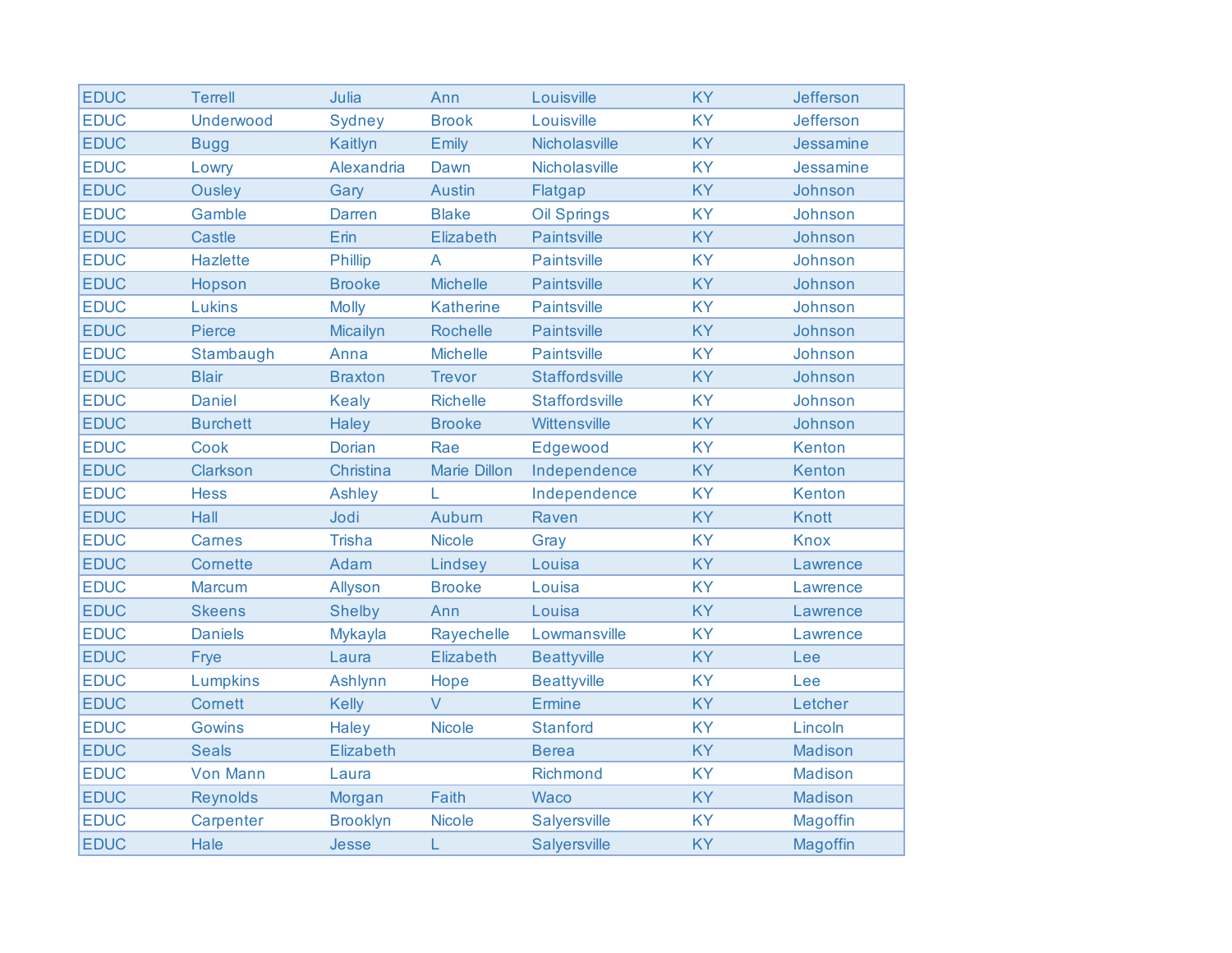| <b>EDUC</b> | <b>McFarland</b> | Hannah          | Carolyn          | Salyersville          | <b>KY</b> | Magoffin        |
|-------------|------------------|-----------------|------------------|-----------------------|-----------|-----------------|
| <b>EDUC</b> | <b>Minix</b>     | Alisha          | Hope             | Salyersville          | <b>KY</b> | Magoffin        |
| <b>EDUC</b> | <b>Thomas</b>    | Jessica         | <b>Michael</b>   | Salyersville          | <b>KY</b> | Magoffin        |
| <b>EDUC</b> | <b>Yates</b>     | <b>Tara</b>     | <b>Bryann</b>    | Salyersville          | <b>KY</b> | Magoffin        |
| <b>EDUC</b> | Caldwell         | Morgan          | <b>Diana</b>     | Inez                  | <b>KY</b> | <b>Martin</b>   |
| <b>EDUC</b> | <b>Howell</b>    | <b>Sabrina</b>  | Gail             | Inez                  | <b>KY</b> | <b>Martin</b>   |
| <b>EDUC</b> | James            | Cassady         | Lynn             | Inez                  | <b>KY</b> | <b>Martin</b>   |
| <b>EDUC</b> | <b>Scott</b>     | Alison          | Τ                | Inez                  | <b>KY</b> | <b>Martin</b>   |
| <b>EDUC</b> | Jude             | <b>Miranda</b>  | <b>Nicole</b>    | Pilgrim               | <b>KY</b> | <b>Martin</b>   |
| <b>EDUC</b> | Preece           | Julia           | Grace            | <b>Tomahawk</b>       | <b>KY</b> | <b>Martin</b>   |
| <b>EDUC</b> | Applegate        | Jera            | Lee              | <b>Maysville</b>      | <b>KY</b> | <b>Mason</b>    |
| <b>EDUC</b> | <b>Breeze</b>    | <b>Allison</b>  | <b>MacKenzie</b> | <b>Maysville</b>      | <b>KY</b> | <b>Mason</b>    |
| <b>EDUC</b> | Campbell         | Elizabeth       | Ann              | <b>Maysville</b>      | <b>KY</b> | <b>Mason</b>    |
| <b>EDUC</b> | Love             | <b>Brandon</b>  | Jacob            | <b>Maysville</b>      | <b>KY</b> | <b>Mason</b>    |
| <b>EDUC</b> | <b>McKay</b>     | William         | <b>Patrick</b>   | <b>Maysville</b>      | <b>KY</b> | <b>Mason</b>    |
| <b>EDUC</b> | <b>Back</b>      | Emily           | <b>Catherine</b> | Frenchburg            | <b>KY</b> | <b>Menifee</b>  |
| <b>EDUC</b> | <b>Brown</b>     | Chandra         | <b>CyleTerra</b> | Wellington            | <b>KY</b> | <b>Menifee</b>  |
| <b>EDUC</b> | Gamble           | Makayla         | $\mathsf{A}$     | Harrodsburg           | <b>KY</b> | <b>Mercer</b>   |
| <b>EDUC</b> | <b>Metz</b>      | Jewelia         | <b>Marie</b>     | Harrodsburg           | <b>KY</b> | <b>Mercer</b>   |
| <b>EDUC</b> | <b>Sewell</b>    | Victoria        | Shae             | Harrodsburg           | <b>KY</b> | <b>Mercer</b>   |
| <b>EDUC</b> | <b>Shockley</b>  | <b>Sarah</b>    | Elizabeth        | Harrodsburg           | <b>KY</b> | <b>Mercer</b>   |
| <b>EDUC</b> | <b>Elliott</b>   | Courtney        | Lynn             | Jeffersonville        | <b>KY</b> | Montgomery      |
| <b>EDUC</b> | <b>Kretzer</b>   | Cora            | A                | <b>Mount Sterling</b> | <b>KY</b> | Montgomery      |
| <b>EDUC</b> | Price            | <b>Haley</b>    | <b>Nicole</b>    | <b>Mt Sterling</b>    | <b>KY</b> | Montgomery      |
| <b>EDUC</b> | <b>Bettger</b>   | James           | Christopher      | Mt. Sterling          | <b>KY</b> | Montgomery      |
| <b>EDUC</b> | White            | <b>Scarlett</b> | <b>Elaine</b>    | Mt. Sterling          | <b>KY</b> | Montgomery      |
| <b>EDUC</b> | Workman          | <b>Ethan</b>    | <b>Everett</b>   | Mt. Sterling          | <b>KY</b> | Montgomery      |
| <b>EDUC</b> | Cole             | Emily           | <b>Matison</b>   | Ezel                  | <b>KY</b> | Morgan          |
| <b>EDUC</b> | <b>Adkins</b>    | <b>Shelby</b>   | Loren            | <b>West Liberty</b>   | <b>KY</b> | Morgan          |
| <b>EDUC</b> | <b>Back</b>      | <b>Tracy</b>    | <b>Danielle</b>  | <b>West Liberty</b>   | <b>KY</b> | Morgan          |
| <b>EDUC</b> | Humble           | <b>Kirstin</b>  | <b>Maria</b>     | <b>West Liberty</b>   | <b>KY</b> | Morgan          |
| <b>EDUC</b> | <b>Bell</b>      | <b>Brianne</b>  | <b>Elizabeth</b> | <b>Cox's Creek</b>    | <b>KY</b> | <b>Nelson</b>   |
| <b>EDUC</b> | <b>Tincher</b>   | <b>Kacie</b>    | $\mathsf B$      | Carlisle              | <b>KY</b> | <b>Nicholas</b> |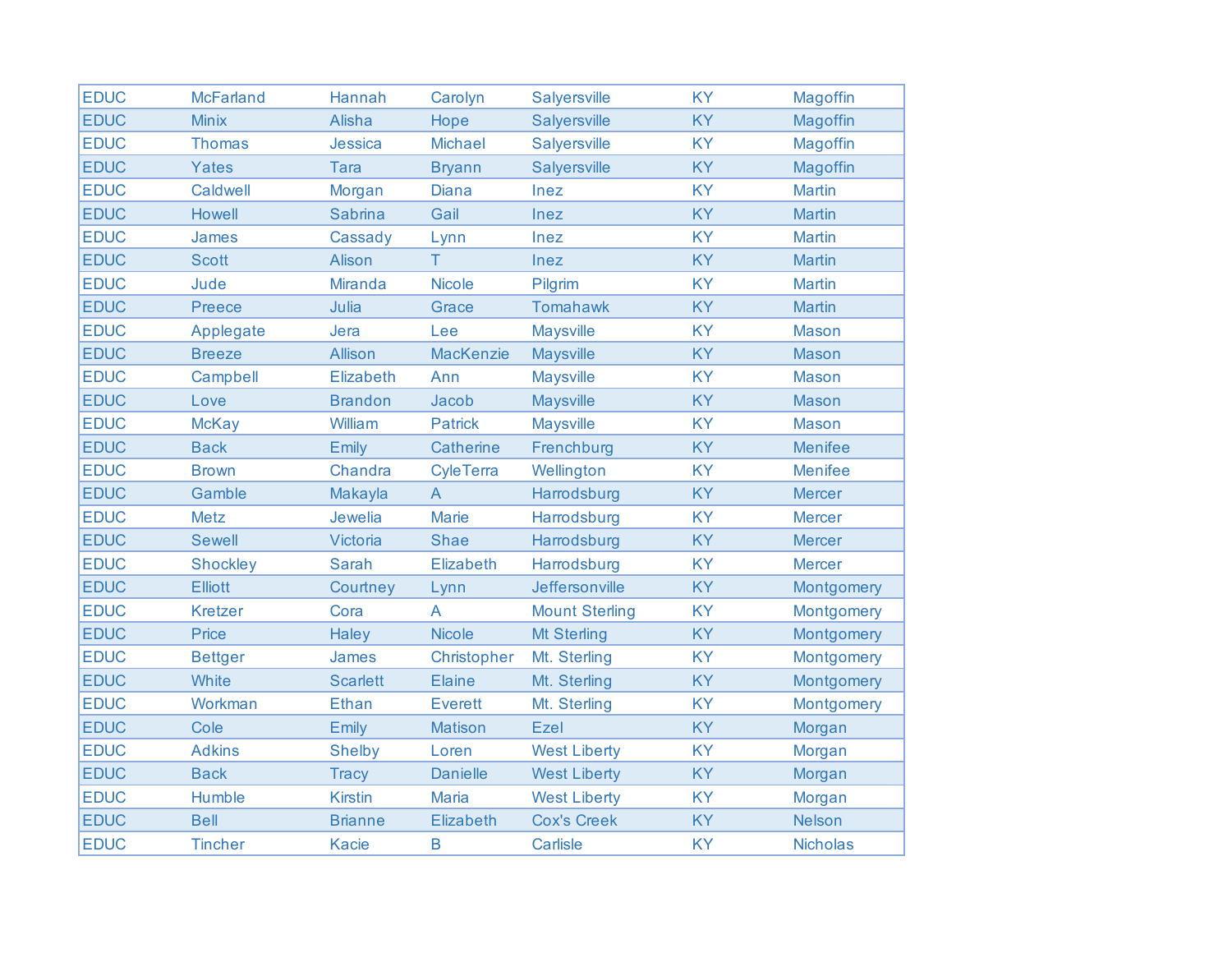| <b>EDUC</b> | <b>Neace</b>     | Autumn          | Paige           | <b>Bonnyman</b>     | <b>KY</b> | Perry         |
|-------------|------------------|-----------------|-----------------|---------------------|-----------|---------------|
| <b>EDUC</b> | White            | Megan           | D               | <b>Hazard</b>       | <b>KY</b> | Perry         |
| <b>EDUC</b> | <b>Tackett</b>   | Grace           | Ann             | Dorton              | <b>KY</b> | <b>Pike</b>   |
| <b>EDUC</b> | <b>Elswick</b>   | <b>Miah</b>     | Elaine          | <b>Pikeville</b>    | <b>KY</b> | <b>Pike</b>   |
| <b>EDUC</b> | Hall             | Cassady         | Grace           | <b>Pikeville</b>    | KY        | Pike          |
| <b>EDUC</b> | Hall             | <b>Drew</b>     | Alysea          | <b>Pikeville</b>    | <b>KY</b> | <b>Pike</b>   |
| <b>EDUC</b> | Horn             | Rachel          | Elizabeth       | <b>Pikeville</b>    | KY        | Pike          |
| <b>EDUC</b> | Maynard          | <b>Kristen</b>  | Rebecca         | <b>Pikeville</b>    | <b>KY</b> | Pike          |
| <b>EDUC</b> | <b>Meyers</b>    | Lola            | Cheyenne        | Pikeville           | <b>KY</b> | <b>Pike</b>   |
| <b>EDUC</b> | <b>Thacker</b>   | Jessica         | Harley          | <b>Pikeville</b>    | <b>KY</b> | <b>Pike</b>   |
| <b>EDUC</b> | Thompson         | Alyssa          | <b>Nicole</b>   | <b>Pikeville</b>    | KY        | Pike          |
| <b>EDUC</b> | <b>Thacker</b>   | Autumn          | L.              | <b>Shelbiana</b>    | <b>KY</b> | <b>Pike</b>   |
| <b>EDUC</b> | Curry            | <b>Taylor</b>   | <b>Blake</b>    | <b>Stone</b>        | <b>KY</b> | Pike          |
| <b>EDUC</b> | Hampton          | <b>Krista</b>   | Leigh           | Virgie              | <b>KY</b> | <b>Pike</b>   |
| <b>EDUC</b> | Caudill          | Manda           | K               | <b>Clay City</b>    | <b>KY</b> | <b>Powell</b> |
| <b>EDUC</b> | <b>Ball</b>      | Joseph          | Cade            | <b>Stanton</b>      | <b>KY</b> | <b>Powell</b> |
| <b>EDUC</b> | Robinson         | <b>Derrick</b>  | T.              | <b>Stanton</b>      | <b>KY</b> | <b>Powell</b> |
| <b>EDUC</b> | <b>Stewart</b>   | Leslie          | <b>Danielle</b> | <b>Stanton</b>      | <b>KY</b> | <b>Powell</b> |
| <b>EDUC</b> | <b>McKinney</b>  | <b>Ashley</b>   | <b>Michelle</b> | <b>Somerset</b>     | <b>KY</b> | Pulaski       |
| <b>EDUC</b> | <b>Massey</b>    | <b>Keeley</b>   | Ε               | <b>Mount Olivet</b> | <b>KY</b> | Robertson     |
| <b>EDUC</b> | <b>Butler</b>    | Shawntasia      | M               | Clearfield          | <b>KY</b> | Rowan         |
| <b>EDUC</b> | <b>Fielding</b>  | <b>McKensie</b> | <b>Nicole</b>   | <b>Clearfield</b>   | KY        | Rowan         |
| <b>EDUC</b> | Johnson          | <b>Kristina</b> | <b>Marie</b>    | Clearfield          | <b>KY</b> | Rowan         |
| <b>EDUC</b> | Rothchild        | Clara           | <b>Marie</b>    | <b>Clearfield</b>   | <b>KY</b> | Rowan         |
| <b>EDUC</b> | <b>Boyd</b>      | <b>Hayley</b>   | Paige           | <b>Morehead</b>     | <b>KY</b> | Rowan         |
| <b>EDUC</b> | <b>Bradley</b>   | <b>Hazel</b>    | <b>Bernice</b>  | <b>Morehead</b>     | KY        | Rowan         |
| <b>EDUC</b> | Caskey           | <b>Rebecca</b>  | <b>Jo</b>       | <b>Morehead</b>     | <b>KY</b> | Rowan         |
| <b>EDUC</b> | Chaney           | <b>Ashton</b>   | Margaret        | <b>Morehead</b>     | <b>KY</b> | Rowan         |
| <b>EDUC</b> | <b>Cottrell</b>  | <b>Brianna</b>  | Alyssa          | <b>Morehead</b>     | <b>KY</b> | Rowan         |
| <b>EDUC</b> | Glover           | <b>Madison</b>  | Gwyn            | <b>Morehead</b>     | <b>KY</b> | Rowan         |
| <b>EDUC</b> | <b>Kessler</b>   | Whitney         | <b>Elaine</b>   | <b>Morehead</b>     | <b>KY</b> | Rowan         |
| <b>EDUC</b> | Lawson           | Caleigh         | Gale            | Morehead            | <b>KY</b> | Rowan         |
| <b>EDUC</b> | <b>Matijasic</b> | Caitlin         | <b>Nicole</b>   | <b>Morehead</b>     | <b>KY</b> | Rowan         |